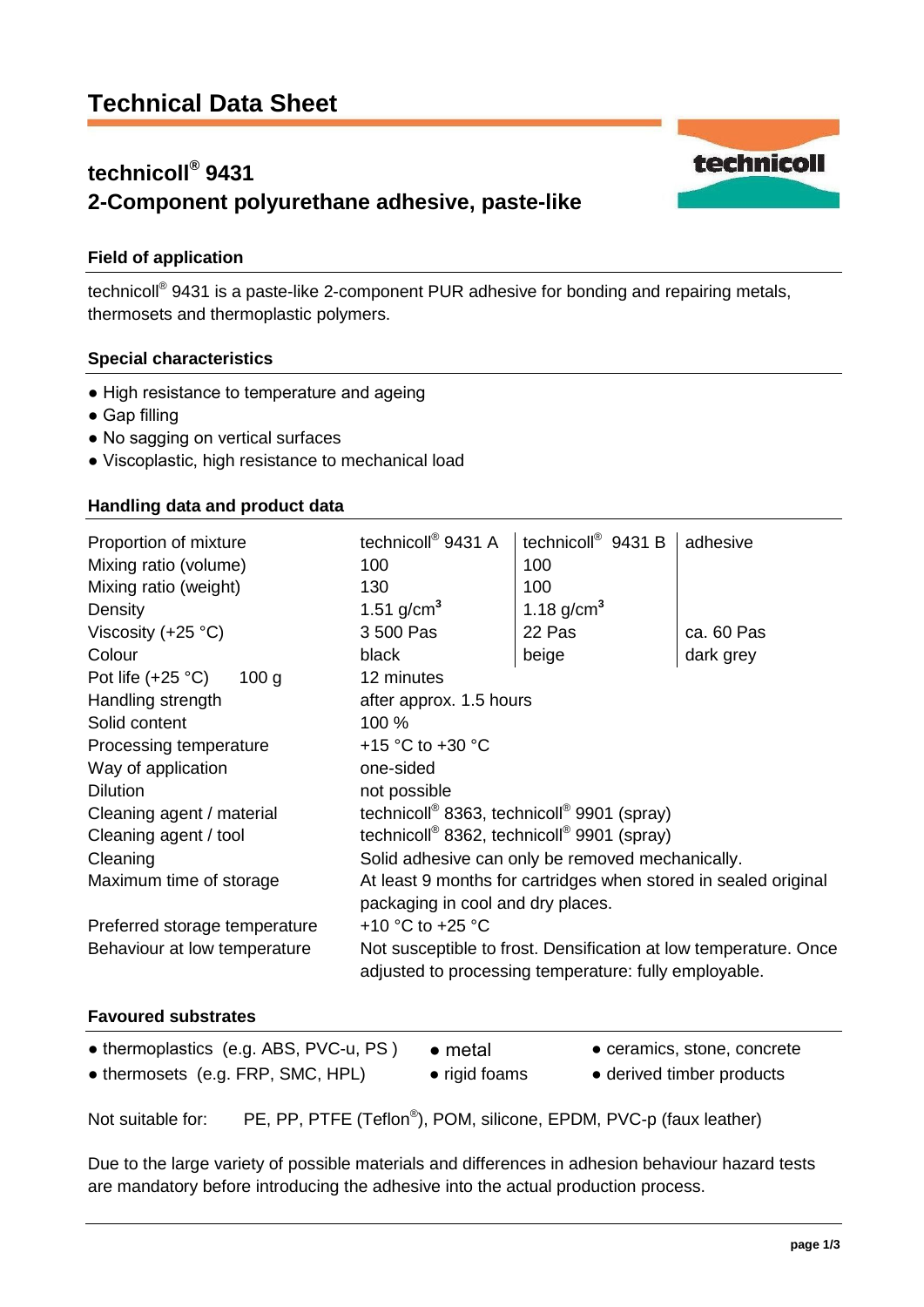## **Surface preparation**

Bonding surfaces must be dry and clean, especially free of oil, grease or release agents. In many cases, roughening the surface to be bonded improves bond strength. It is generally recommended when bonding rubber and metal.

## **Adhesion**

Position cartridge into the bracket of an adequate dispensing gun, lock it and remove cap. Expel a small amount of the adhesive to make sure that both components flow freely. Attach mixing nozzle and lock it. Apply adhesive in a thin bead, drop or film on the surfaces to be bonded. The joint components should be assembled and clamped within the pot time. Fix the bonded parts until adhesive is solid.

Wait for a couple of days before assessing the final strength.

## **Curing**

At room temperature, bonded substrates can be handled after approx. 90 minutes. A lap shear strength of 1 N/mm<sup>2</sup> at +25 °C is achieved after 90 Minutes and 50 % of the final strength is achieved at +25 °C after 4 hours! Curing speed can be increased by heat.

## **Physical properties of cured adhesive**

| Shore hardness D                       | 90                                                                               |
|----------------------------------------|----------------------------------------------------------------------------------|
| Lap shear strength                     | $8 \text{ N/mm}^2$                                                               |
| Strength at breaking point             | 95%                                                                              |
| Glass transition temperature $T_a$     | $-10 °C$                                                                         |
| Coefficient of thermal expansion (CTE) | 190 10 <sup>-6</sup> K <sup>-1</sup> (from +30 $^{\circ}$ C to +80 $^{\circ}$ C) |
| Temperature range                      | approx. -40 $^{\circ}$ C to +100 $^{\circ}$ C                                    |

## **Lap shear strength (aluminium\*, etched)**

| Aluminium (etched)                                                                                           | 16 $N/mm2$            |  |
|--------------------------------------------------------------------------------------------------------------|-----------------------|--|
| Humidification 15 days at +70 °C                                                                             | $3$ N/mm <sup>2</sup> |  |
| Alternating climate test (15 cycles; D3)                                                                     | 16 $N/mm2$            |  |
| 3 weeks ageing at +100 °C                                                                                    | 16 $N/mm2$            |  |
| Ageing at +70 °C for 3 weeks in engine lubricants                                                            | 15 $N/mm2$            |  |
| Ageing at +23 °C for 3 weeks in aqueous solution of                                                          | 12 $N/mm2$            |  |
| hydrochloric acid (0.1 N)<br>Ageing at +23 °C for 3 weeks in aqueous solution of sodium<br>hydroxide (0.1 N) | $9$ N/mm <sup>2</sup> |  |
| Ageing at $+23$ °C for 3 weeks in seawater                                                                   | 14 $N/mm2$            |  |
| Ageing at +23 °C for 3 weeks in diesel fuel                                                                  | 15 $N/mm2$            |  |
| Ageing at +23 °C for 3 weeks in fuel                                                                         | 15 $N/mm2$            |  |

## **180° Peel strength**